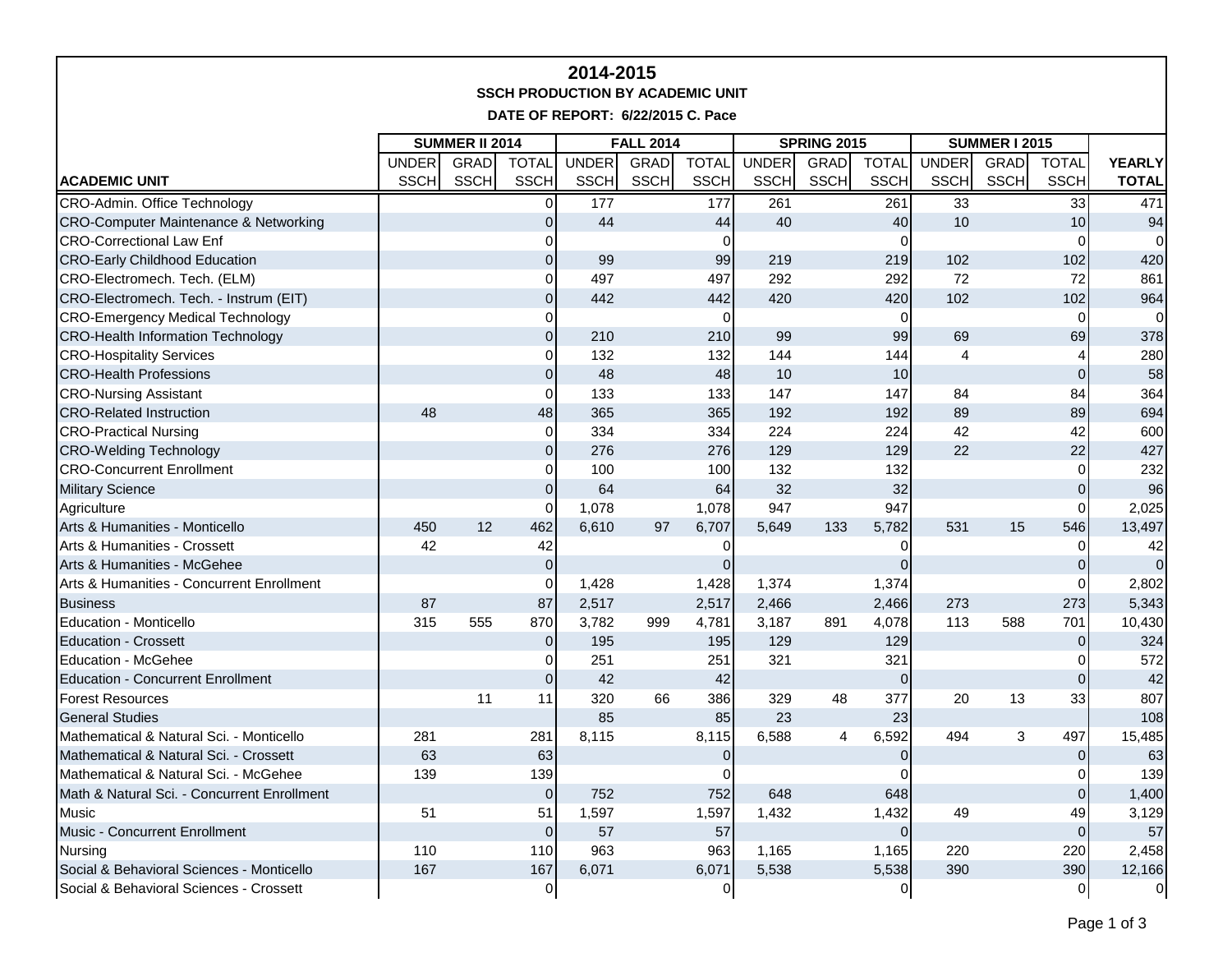## **2014-2015 SSCH PRODUCTION BY ACADEMIC UNIT**

**DATE OF REPORT: 6/22/2015 C. Pace**

|                                                | <b>SUMMER II 2014</b> |              |              | <b>FALL 2014</b> |                |                | <b>SPRING 2015</b> |                |                | <b>SUMMER I 2015</b> |                |                |                |
|------------------------------------------------|-----------------------|--------------|--------------|------------------|----------------|----------------|--------------------|----------------|----------------|----------------------|----------------|----------------|----------------|
|                                                | <b>UNDER</b>          | GRAD         | <b>TOTAL</b> | <b>UNDER</b>     | <b>GRAD</b>    | <b>TOTAL</b>   | <b>UNDER</b>       | <b>GRAD</b>    | <b>TOTAL</b>   | <b>UNDER</b>         | <b>GRAD</b>    | <b>TOTAL</b>   | <b>YEARLY</b>  |
| <b>ACADEMIC UNIT</b>                           | <b>SSCH</b>           | <b>SSCH</b>  | <b>SSCH</b>  | <b>SSCH</b>      | <b>SSCH</b>    | <b>SSCH</b>    | <b>SSCH</b>        | <b>SSCH</b>    | <b>SSCH</b>    | <b>SSCH</b>          | <b>SSCH</b>    | <b>SSCH</b>    | <b>TOTAL</b>   |
| Social & Behavioral Sciences - McGehee         |                       |              | $\Omega$     |                  |                | $\overline{0}$ |                    |                | $\overline{0}$ |                      |                | $\overline{0}$ | $\Omega$       |
| Social & Ben Sciences - Concurrent Enrollment  |                       |              | 0            | 756              |                | 756            | 642                |                | 642            |                      |                | $\Omega$       | 1,398          |
| Computer Information Systems - Monticello      | 81                    |              | 81           | 1,489            |                | 1,489          | 1,357              |                | 1,357          | 105                  |                | 105            | 3,032          |
| <b>Computer Information Systems - Crossett</b> |                       |              | $\Omega$     |                  |                | $\Omega$       |                    |                | 0              |                      |                | 0              | $\overline{0}$ |
| <b>Computer Information Systems - McGehee</b>  |                       |              | $\Omega$     |                  |                | $\Omega$       |                    |                | $\mathbf 0$    |                      |                | 0              | $\overline{0}$ |
| <b>CIS - Concurrent Enrollment</b>             |                       |              |              |                  |                | $\Omega$       |                    |                | $\Omega$       |                      |                | $\Omega$       | $\overline{0}$ |
| MCG-Admin. Office Technology                   |                       |              | $\Omega$     | 291              |                | 291            | 246                |                | 246            | 60                   |                | 60             | 597            |
| MCG-Automotive Service Technology              |                       |              |              | 188              |                | 188            | 173                |                | 173            | 24                   |                | 24             | 385            |
| <b>MCG-Business Technology</b>                 |                       |              | $\Omega$     |                  |                | $\overline{0}$ |                    |                | $\Omega$       |                      |                | $\Omega$       | $\overline{0}$ |
| <b>MCG-Correctional Law Enf</b>                |                       |              | 0            |                  |                | $\Omega$       |                    |                | $\Omega$       |                      |                | $\Omega$       | $\Omega$       |
| MCG-Early Childhood Education                  |                       |              | $\Omega$     | 156              |                | 156            | 225                |                | 225            | 57                   |                | 57             | 438            |
| MCG-Emergency Medical Technology               |                       |              | 0            | 233              |                | 233            | 128                |                | 128            | 33                   |                | 33             | 394            |
| MCG-Health Information Technology              |                       |              | $\Omega$     | 227              |                | 227            | 174                |                | 174            | 15                   |                | 15             | 416            |
| <b>MCG-Health Professions</b>                  |                       |              | 0            |                  |                | $\mathbf 0$    |                    |                | $\mathbf 0$    |                      |                | $\Omega$       | $\overline{0}$ |
| <b>MCG-Hospitality Services</b>                |                       |              | $\Omega$     | 263              |                | 263            | 299                |                | 299            | 19                   |                | 19             | 581            |
| <b>MCG-Nursing Assistant</b>                   | 77                    |              | 77           | 161              |                | 161            | 105                |                | 105            | 49                   |                | 49             | 392            |
| <b>MCG-Practical Nursing</b>                   | 13                    |              | 13           | 188              |                | 188            | 492                |                | 492            | 110                  |                | 110            | 803            |
| <b>MCG-Related Instruction</b>                 |                       |              | $\Omega$     | 298              |                | 298            | 226                |                | 226            |                      |                | $\Omega$       | 524            |
| <b>MCG-Welding Technology</b>                  |                       |              | $\Omega$     | 190              |                | 190            | 132                |                | 132            | 33                   |                | 33             | 355            |
| MCG-Heavy Equipment                            |                       |              | 0            | 224              |                | 224            | 308                |                | 308            | 138                  |                | 138            | 670            |
| <b>MCG-Concurrent Enrollment</b>               |                       |              | <sup>0</sup> | 75               |                | 75             |                    |                | $\overline{0}$ |                      |                | $\overline{0}$ | 75             |
|                                                |                       |              |              |                  |                |                |                    |                |                |                      |                |                |                |
| <b>TOTALS</b>                                  | 1,924                 | 578          | 2,502        | 41,523           | 1,162          | 42,685         | 36,644             | 1,076          | 37,720         | 3,362                | 619            | 3,981          | 86,888         |
|                                                |                       |              |              |                  |                |                |                    |                |                |                      |                |                |                |
| <b>Total Monticello SSCH</b>                   | 1,542                 | 578          | 2,120        | 32,691           | 1,162          | 33,853         | 28,713             | 1,076          | 29,789         | 2,195                | 619            | 2,814          | 68,576         |
| <b>Total Crossett SSCH</b>                     | 153                   | 0            | 153          | 2,952            | 0              | 2,952          | 2,306              | $\pmb{0}$      | 2,306          | 629                  | $\mathbf 0$    | 629            | 6,040          |
| <b>Total McGehee SSCH</b>                      | 229                   | $\mathsf 0$  | 229          | 2,670            | $\mathbf 0$    | 2,670          | 2,829              | $\mathbf{0}$   | 2,829          | 538                  | $\mathbf{0}$   | 538            | 6,266          |
| <b>Total Concurrent Enrollment</b>             | $\mathbf 0$           | $\mathbf 0$  | $\Omega$     | 3,210            | 0              | 3,210          | 2,796              | 0              | 2,796          | $\mathbf 0$          | $\mathbf 0$    | 0              | 6,006          |
| <b>TOTALS</b>                                  | 1,924                 | 578          | 2,502        | 41,523           | 1,162          | 42,685         | 36,644             | 1,076          | 37,720         | 3,362                | 619            | 3,981          | 86,888         |
|                                                |                       |              |              |                  |                |                |                    |                |                |                      |                |                |                |
| Crossett                                       |                       |              |              |                  |                |                |                    |                |                |                      |                |                |                |
| Technical                                      | 48                    | $\pmb{0}$    | 48           | 2,757            | 0              | 2,757          | 2,177              | 0              | 2,177          | 629                  | $\mathbf 0$    | 629            | 5,611          |
| Non-Technical                                  | 105                   | $\mathbf{0}$ | 105          | 195              | $\overline{0}$ | 195            | 129                | $\Omega$       | 129            | $\Omega$             | $\Omega$       | $\mathbf{0}$   | 429            |
| <b>Concurrent Enrollment</b>                   |                       |              |              | 100              |                | 100            | 132                |                | 132            | $\pmb{0}$            |                | 0              |                |
| <b>Total Crossett</b>                          | 153                   | $\mathbf 0$  | 153          | 3,052            | $\mathbf{0}$   | 3,052          | 2,438              | $\overline{0}$ | 2,438          | 629                  | $\overline{0}$ | 629            | 6,272          |
|                                                |                       |              |              |                  |                |                |                    |                |                |                      |                |                |                |